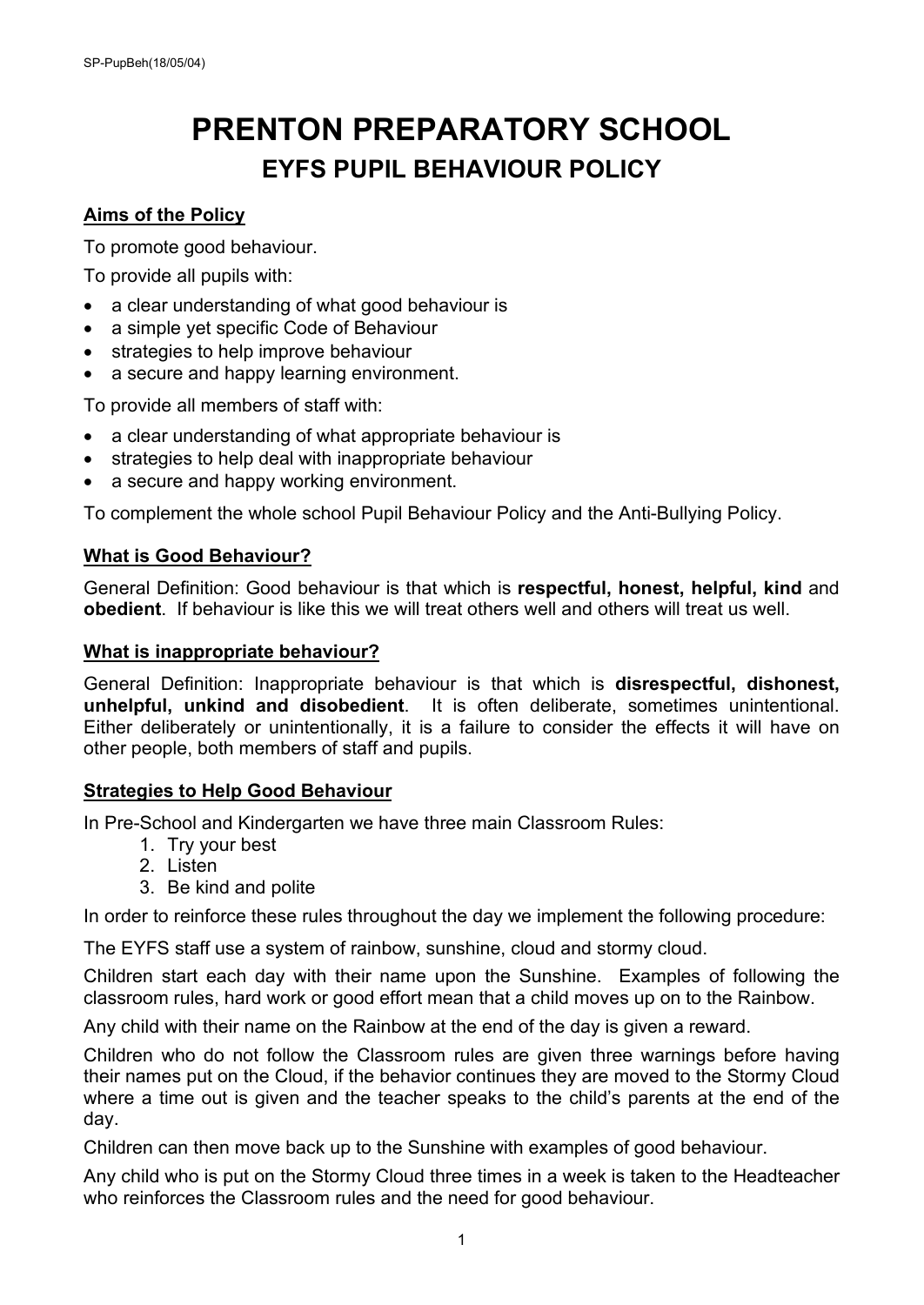## **Rewarding Good Behaviour**

Members of staff acknowledge and reward **good behaviour** by:

- praising and thanking pupils verbally when good behaviour is displayed
- use of the Sunshine/Rainbow in the above system
- stickers are given as instant rewards for hard work, trying their best, acts of kindness or good manners
- beans are put into the Bean Jar when the whole class are demonstrating good behavior. When the Bean Jar is full, the children choose their own reward
- Reward certificates are also given out for extra special acts of kindness and good manners
- public acknowledgement of good behaviour in Assembly good conduct badge
- Star of the day is awarded to a child who has been especially kind and polite the previous day
- Star of the week is awarded to the child who has worked or tried very hard in the previous week
- Awarding House Points for following the class rules well
- noting good behaviour in school reports.

## **Dealing with Inappropriate Behaviour**

Members of staff deal with **inappropriate behaviour** by:

- reprimanding a pupil for inappropriate behaviour and demanding that it stop
- use of the Cloud and Stormy Cloud in the above system
- taking a child to the Headteacher for persistent examples of not following the rules
- contacting parents about particular behaviour (in collaboration with the Headteacher)
- removing certain activities from pupils
- Physical intervention may be necessary in circumstances for the purposes of averting immediate danger of personal injury to any person (including the child) or to manage a child's behaviour if absolutely necessary. If physical intervention is used it must be recorded and reported to the parent on the same day or as soon as is reasonably practicable. See the Staff Conduct policy for guidance in this area
- Corporal punishment is prohibited and should never be used or threatened in any form.

## **Sanctions**

Although we anticipate that our behavior system works well through positivity and praise there may be occasional incidents where sanctions are required to deal with poor behaviour. In the case of serious or repeated issues, including bullying, the school will discuss the appropriate sanction with parents.

- loss of red marks / house points
- loss of break / lunch time playtimes
- be isolated from other pupils
- have privileges removed
- be put on detention, with work to be completed
- be refused participation in school events, including class trips
- in the case of cyber-bullying, exclusion from the school's network (unless closely supervised in lessons)
- be excluded from school temporarily or on a permanent basis